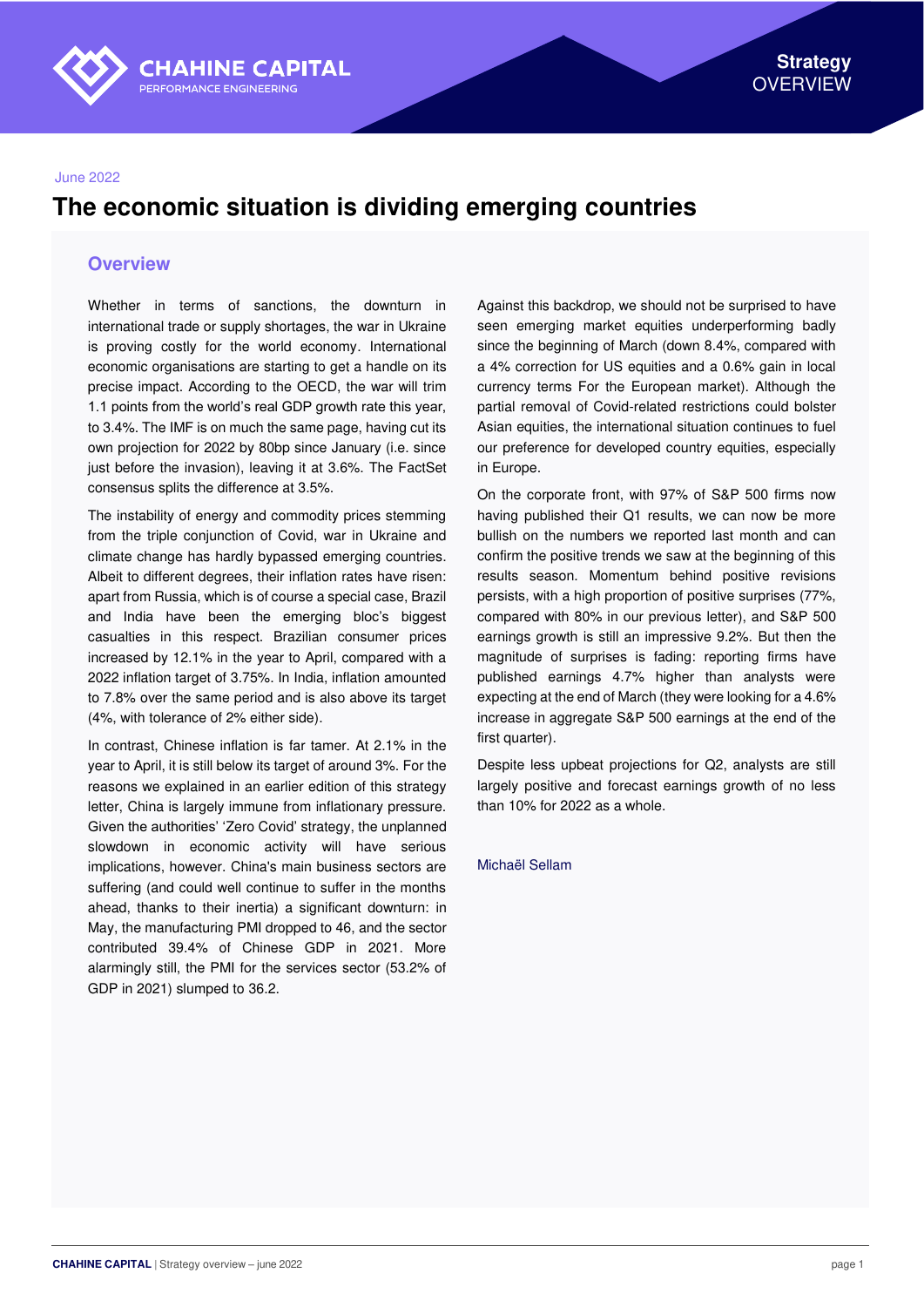

## **Highly unequal growth prospects among emerging countries**

Whether in terms of sanctions, the downturn in international trade or shortages, the war in Ukraine is proving costly for the world economy. International economic organisations are starting to get a handle on its precise impact. According to the OECD, the war will trim 1.1 points from the world's real GDP growth rate this year, to 3.4%<sup>1</sup>. The IMF is on much the same page, having cut its own projection for 2022 by 80bp since January (i.e. since just before the invasion), leaving it at 3.6%. The FactSet consensus splits the difference at 3.5%.

We would urge caution even on these numbers, however. The war in Ukraine is not over; in the meantime, pressure on private sector margins is growing and currency risks have returned. Despite this challenging backdrop, central banks are refusing to get involved and the slightest difficulty from here on could well derail current growth forecasts. And higher interest rates will slow growth in any case.

#### **Emerging country growth rates to diverge in 2022**



#### 2021-2022 GDP Growth Forecast of maior Geographic zones

At first sight, emerging countries will not fare too badly with an expected growth rate a 4.2% this year (see chart). But this figure masks widely disparate outlooks. Unsurprisingly, given their proximity to the war, central and eastern European economies<sup>2</sup> will be badly affected and their combined real GDP is forecast to contract by around 2.4% this year. in contrast, Asian emerging countries are set to post GDP growth worth 5%. Yet even their outlook is uncertain, as China's changes of direction around its Covid strategy could prove costly and prevent it driving growth in the Far East and worldwide to the extent we have seen in recent years.

As far as the BRICS are concerned (Brazil, Russia, India, China and South Africa), growth trajectories even among these spearhead economies are very different. Activity in the two Asian giants is slowing but remains on track: the FactSet consensus is for 5% in China and 7.5% in India this year. On the other hand, the consensus view is extremely pessimistic on Brazil, where monetary policy has been tightened severely (growth of just 0.7% in 2022), and on Russia, which has been largely cut out of the international economic system (-10%).

<sup>1</sup> 4.5% forecast in January.

<sup>&</sup>lt;sup>2</sup> Indiscriminately, countries that the IMF considers "emerging" and "developing".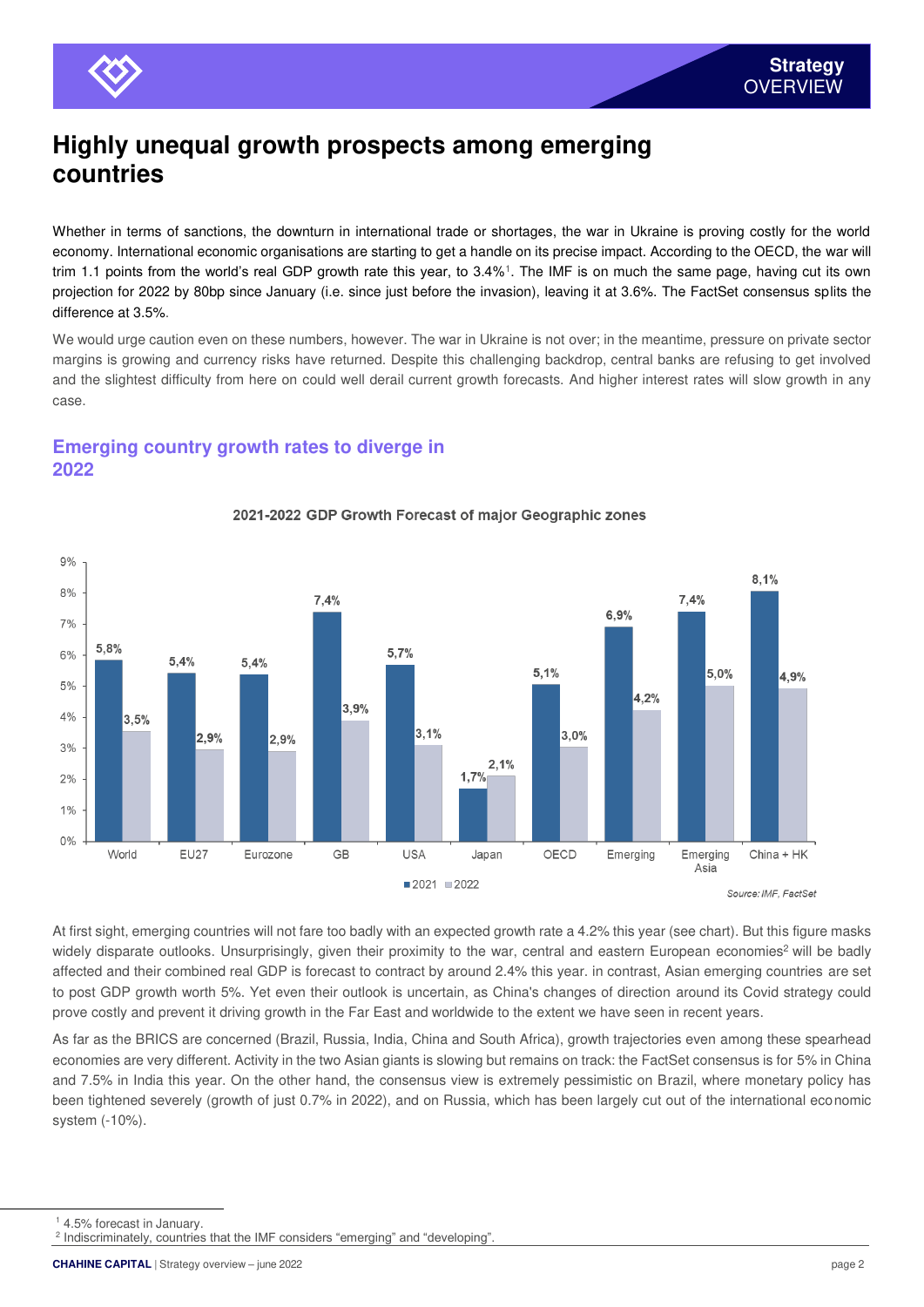

## **Inflation up sharply in most emerging countries**

The instability of energy and commodity prices stemming from the triple conjunction of Covid, war in Ukraine and climate change has hardly bypassed emerging countries (see chart). Albeit to different degrees, their inflation rates have risen: apart from Russia, which is of course a special case<sup>3</sup>, Brazil and India have been the emerging bloc's biggest casualties in this respect. Brazilian consumer prices increased by 12.1% in the year to April, compared with a 2022 inflation target of 3.75%. In India, inflation amounted to 7.8% over the same period and is also above its target (4%, with tolerance of 2% either side).

Brazil has opted to tackle inflation head-on with an extremely restrictive monetary policy involving sharp increases in interest rates. The Brazilian central bank has hiked its key rate ten times since March 2021, including a 100bp jump to 12.75% in May. The Reserve Bank of India has also raised its interest rates, but by far less, with a 40bp hike in May to 4.4%. Disconcertingly, this diversity of policy responses to inflationary pressure suggests that central banks are operating outside any consensus, in an ad hoc manner.

### **Apart from China, inflation is surging in the main emerging economies**



In China, inflation has remained far tamer. At 2.1% in the year to April, it is still below its target of around 3%. For the reasons we explained in the February edition of this strategy letter, China is largely immune from inflationary pressure. Unlike in most of the rest of the world, the government is still actively stimulating the economy and the central bank reduced the reserve requirement it imposes on the banking system by 25bp to 11.25% at end-April. Moreover, it cut one of its main interest rates (the 5-year loan prime rate) by 15bp in May, to 4.45% (the preceding cut was 5bp back in January). In the near term, this monetary policy might well buoy a Chinese hampered until now by excessively lengthy Covid restrictions, but it might not be enough to avoid a slowdown in growth and worsening international supply problems. And in the longer term, the Chinese monetary authorities are taking a non-negligible risk of stoking a real estate bubble. This is a theme that investors would be wise to bear in mind in the months ahead.

<sup>&</sup>lt;sup>3</sup> Soaring Russian inflation is largely the result of its international isolation after its unilateral decision to invade Ukraine.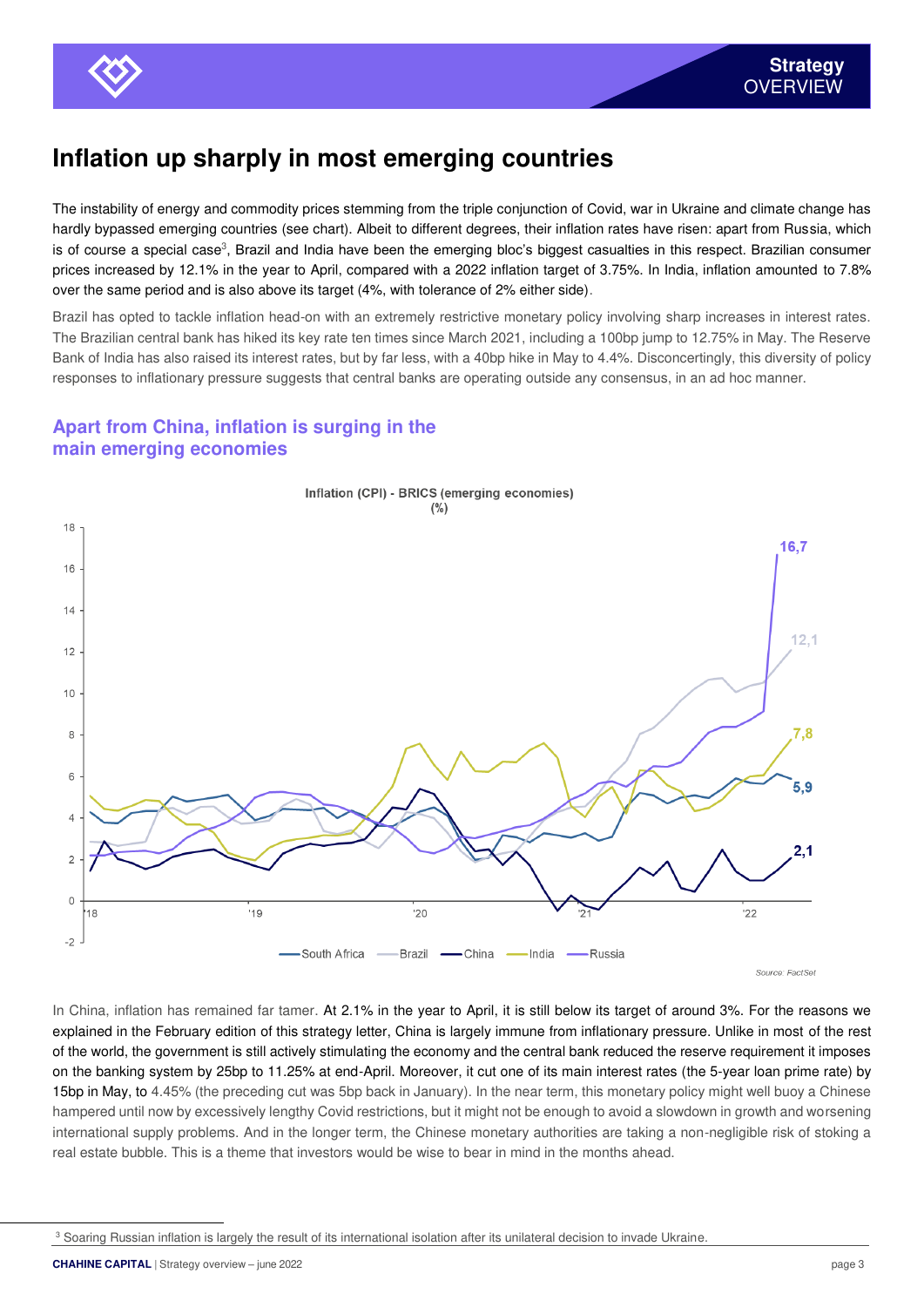

# **Significant swings in exchange rates**

In mid-May, the US dollar hit a 20-year high against other major currencies<sup>4</sup> (see chart). This was a direct consequence of policy normalisation at the Federal Reserve. The Fed raised its key interest rate by 50bp at the beginning of May, to 1%, and together with commentary around additional hikes in the future this has sucked world savings into the dollar. Interestingly, developments have been more mixed around emerging currencies, some of which have held up well against the dollar (especially those of raw materials exporters) while others have had a far rougher ride.

#### **The dollar's appreciation against other major currencies**



The Brazilian real is one of the exceptions, stabilising against the dollar over the past month but up 10.5% over the past year (see chart). There are two main reasons for this performance: sharply increased prices for some of Brazil's principal exports (soybeans, iron ore, oil); and the country's strenuous efforts to limit inflation. In these circumstances, Brazil is well capable of protecting its currency. This example highlights the main factors at work on currency markets, with the countries able to maintain their exports (especially when they are of the farm and energy commodities that have appreciated in value) reasonably capable of maintaining their exchange rates. By the same token, countries not in that fortunate position will see their currencies struggle. The Indian rupee is a good example, having tumbled to new lows amid government restrictions on cereal exports and a trade deficit widening to \$23.7 billion in April alone.

<sup>4</sup> The US dollar index (DXY) compares this currency with a basket of the world's other major currencies (euro, yen, pound sterling, Canadian dollar, Swedish krona and Swiss franc).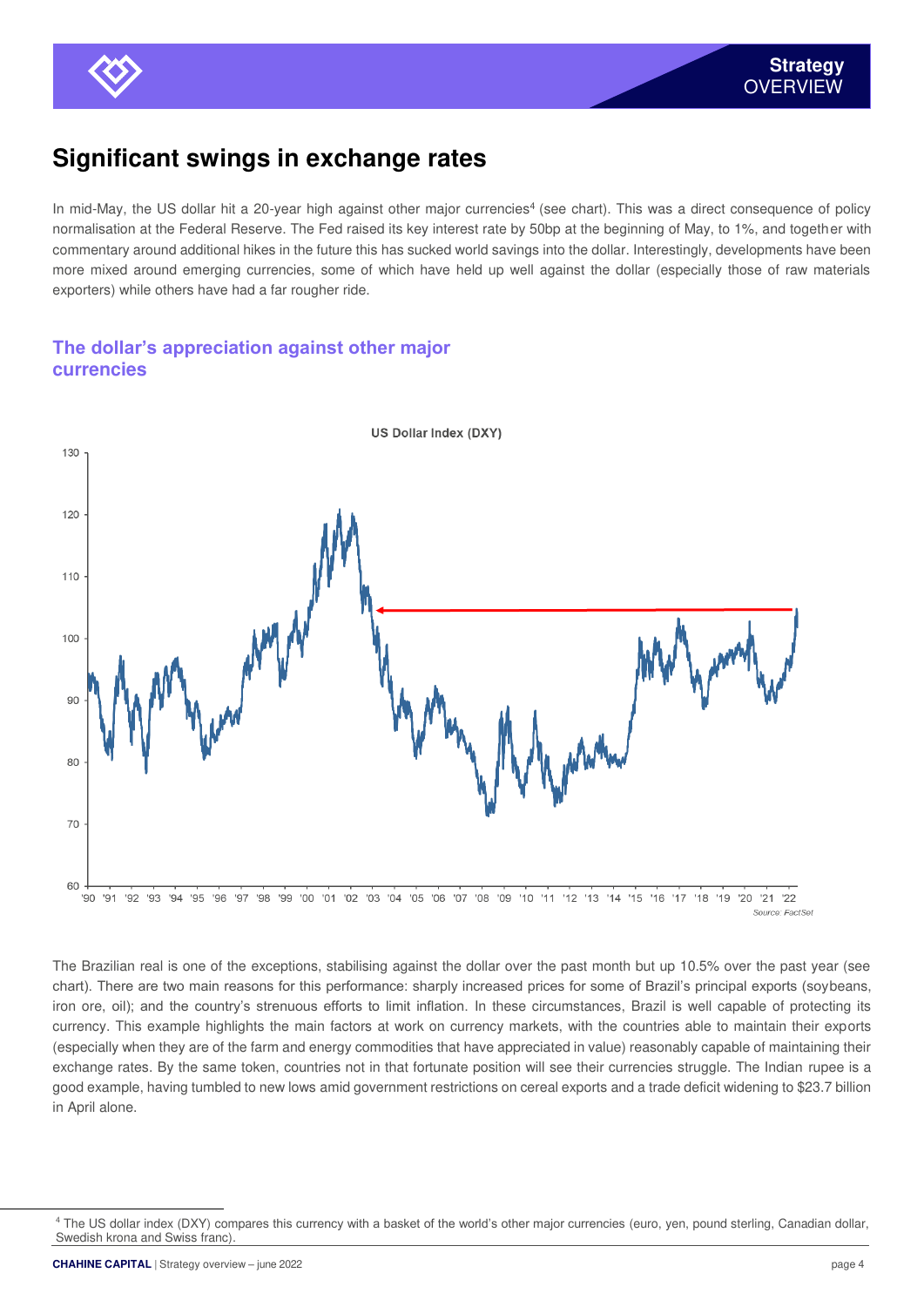

### **The main emerging currencies: different dynamics, contrasting performance**



Finally, we need to mention the Russian rouble, which despite all the threats from western governments, did not weaken for long. Indeed, the rouble stronger now than it was before the war in Ukraine and even before Covid. The Kremlin has been systematically applying Soviet-era weapons such as an obligation for economic agents to place most of their assets in roubles, massive gold purchases (leading to rumours of the possible indexation of the rouble on gold) and the requirement for some 'unfriendly' international buyers of Russian gas to pay for it in roubles. Although this strategy is unlikely to work for very long<sup>5</sup>, it has clearly worked pretty well so far.

<sup>&</sup>lt;sup>5</sup> On the other hand, recent academic work on sanctions and their impact on exchange rates suggests that an international sanctions package that penalises imports of the target country without slowing its exports (as is the case with Russia) have every chance of favouring the appreciation of its exchange rate (London School of Economics, Discussion Paper, May 2022).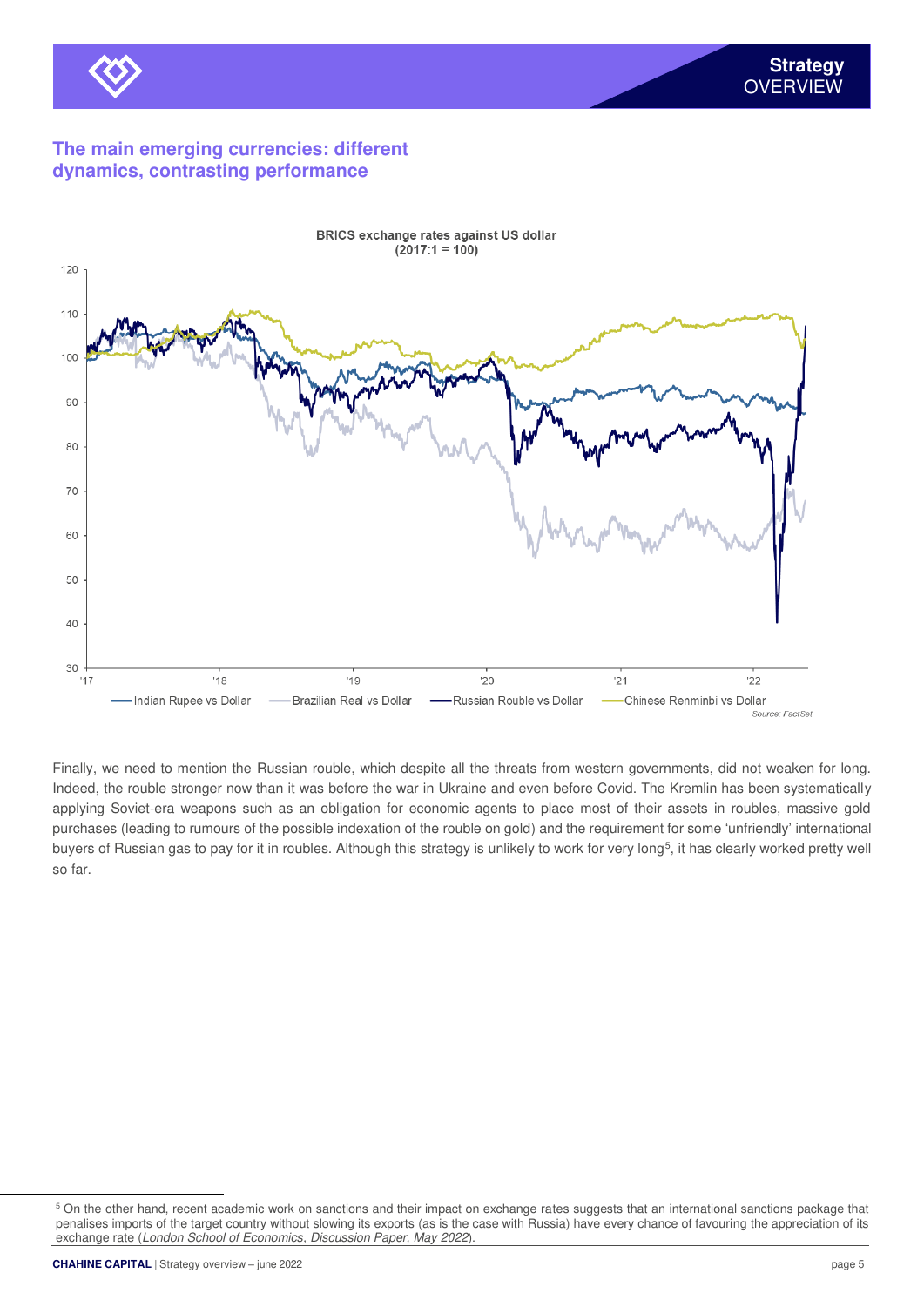

## **China's Zero Covid strategy backfires**

Although most of the Asian and Pacific countries that had adopted 'Zero Covid' strategies abandoned it in the first quarter, including Vietnam, Singapore and hard liners Australia and New Zealand, China is only just starting to ease its own lockdown measures. This reflects poor vaccination rates, especially among the most vulnerable segments of the population, as well as the limited efficacity of the vaccines used (Sinovac, Sinopharm) at a time when the Omicron variant remains endemic. But popular discontent and the exorbitant costs of maintaining restrictions have ended up prompting the authorities to fall into line with the rest of the world and to accept that China will also have to learn how to live with the virus.

#### **By maintaining its Zero Covid policy at any cost, China has created problems for its main business sectors**



PMI Index - China

Source: FactSet

The unplanned shutdown has serious implications. China's main business sectors are suffering (and could well continue to suffer in the months ahead, thanks to their inertia) a significant downturn: in May, the manufacturing PMI dropped to 46, and the sector contributed 39.4% of Chinese GDP in 2021. More alarmingly still, the PMI for the services sector (53.2% of GDP in 2021) slumped to 36.2 (see chart).

China might have been spared inflationary pressure, but has been caught out by its own intransigence on Covid. Its industrial production slumped 2.9% in the year to April and his exports are on a downtrend (up just 3.9% year-on-year in April). These sorts of figures could start casting doubt on China's trading model. Rejoicing at China's difficulties would be a mistake, however, as slower growth will undermine world activity. We can only hope that its accommodating monetary policy will work, as nobody has anything to gain from another deceleration in international economic conditions.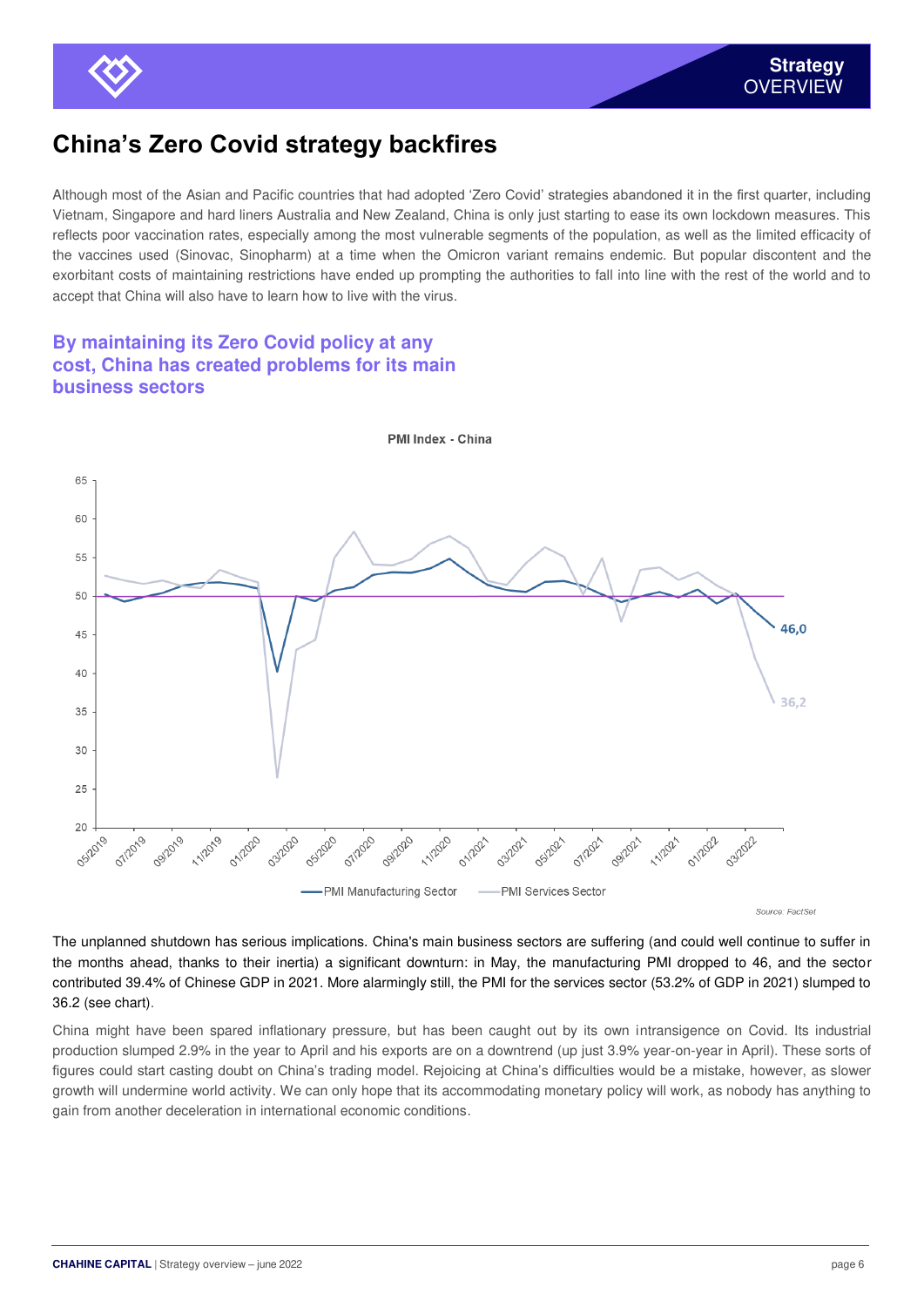

# **Continuing uncertainty hits emerging markets**

Against this backdrop, we should not be surprised to see emerging market equities underperforming badly since the beginning of March (down 8.4%, compared with a 4% correction for US equities and a 0.6% gain in local currency terms For the European market). Although the partial removal of Covid-related restrictions could bolster Asian equities, the international situation continues to fuel our preference for developed country equities, especially in Europe.

**Emerging country equities have underperformed Europe by almost 800bp and US equities by 300bp since the beginning of March** 



## **America's Q1 2022 results season draws to a close, confirming the positive trends noted last month**

With 97% of S&P 500 firms now having published their Q1 results, we can now be more bullish on the numbers we reported last month and can confirm the positive trends we saw at the beginning of this results season.

Momentum behind positive revisions persists, with a high proportion of positive surprises (77%, compared with 80% in our previous letter), and S&P 500 earnings growth is still an impressive 9.2%. It is simply that the magnitude of surprises is fading: reporting firms have published earnings 4.7% higher than analysts were expecting at the end of March (they were looking for a 4.6% increase in aggregate S&P 500 earnings at the end of the first quarter).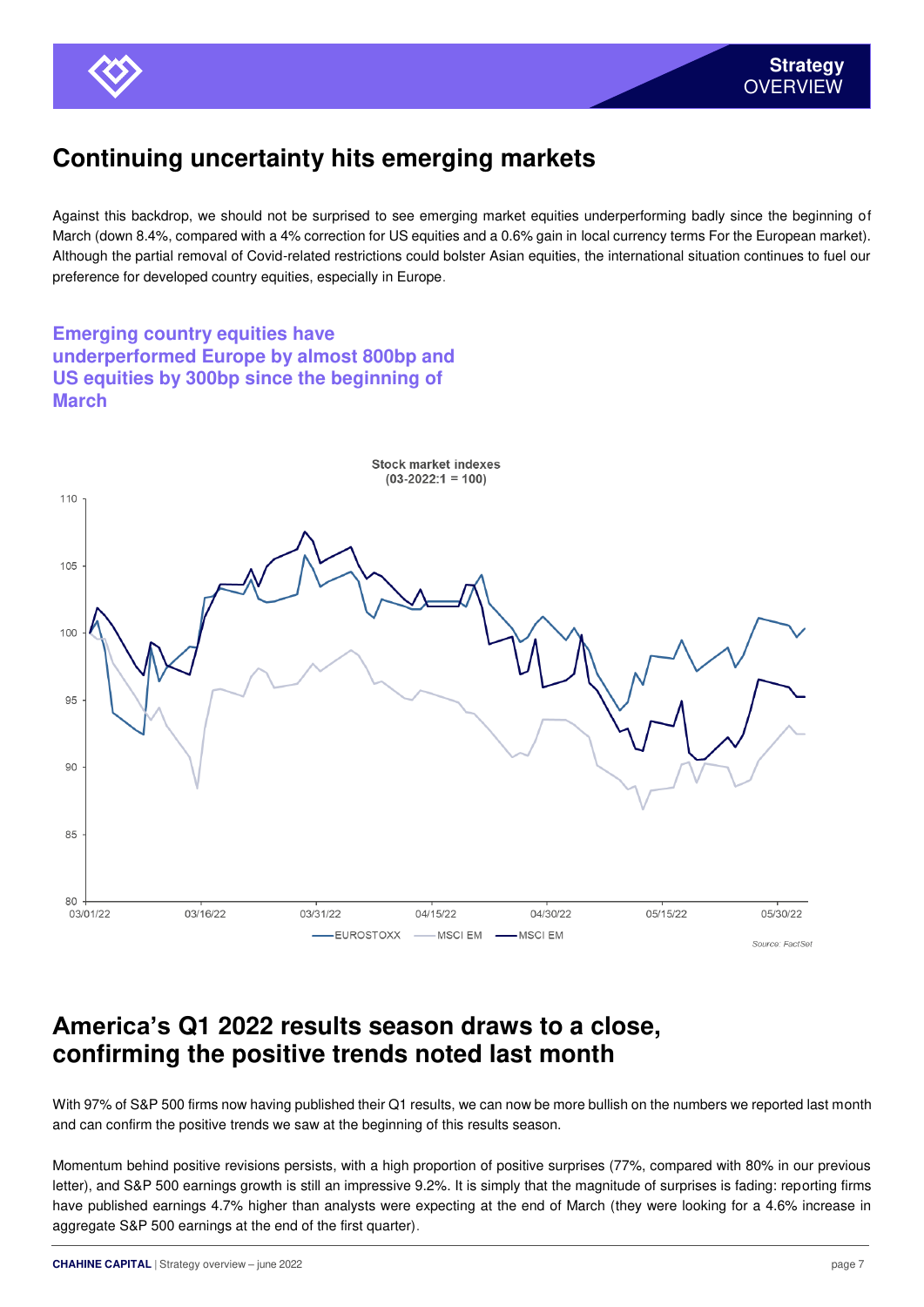

Estimates Quarterly EPS for S&P 500 (US) in USD as of 05/31/22

Note that one sector is posting results well down on analysts' expectations: discretionary consumers, whose aggregate earnings dropped 32.7%. That is down to just one company: Amazon, without which the sector's earnings would not have been down at all but up 3.8%. As we mentioned last month, some index heavyweights were hugely disappointing in Q1, damaged by persistent supply chain problems and surging inflation rates that are starting to weigh on consumption. The negative earnings growth reported by Amazon for the quarter made a massive -2.75% contribution to the overall S&P 500 result.

Momentum on US revenue growth is also very positive, with an aggregate 13.6% gain for the S&P 500 in Q1. This was the fifth quarter in a row of double-digit year-on-year growth. All sectors reported higher revenue in Q1, led of course by the energy sector (up 60.2%).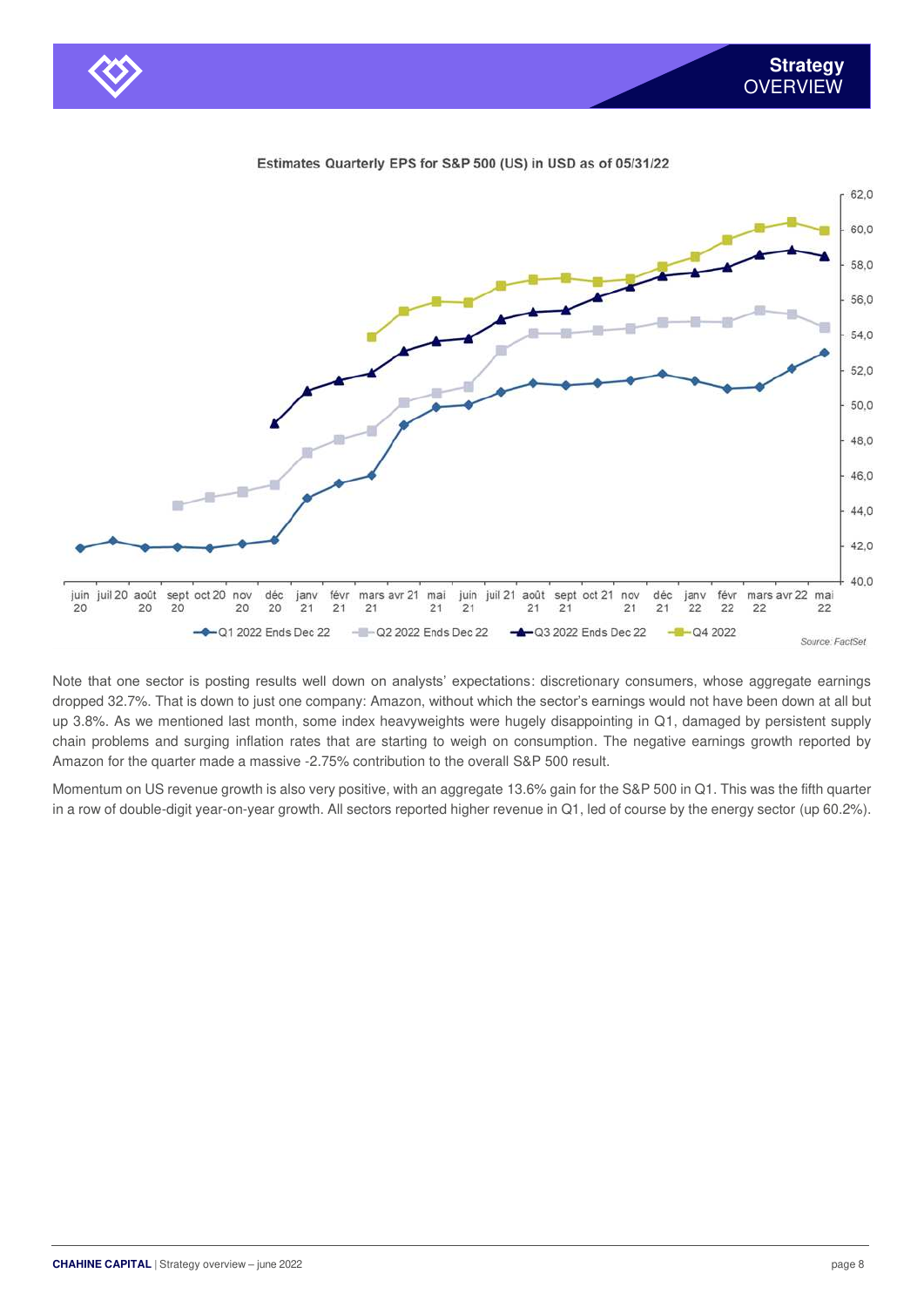#### **Excellent momentum on corporate revenues**



S&P500 Sales per share - LTMA (12 months trailing)

## **Despite good results overall, even the best performers are down by historical standards**

The investor reaction to these results has been unusually grudging. Over the past five years, companies reporting better than expected EPS have seen an average 0.8% gain in their share prices afterwards, but following the Q1 numbers this year such firms have seen an average 0.3% decline in their share prices instead. Similarly, companies publishing EPS below expectations have been sanctioned by an average 5.1% off their share prices rather than the five-year average of -2.3%. There are several reasons for this change:

- Renewed geopolitical tension, which has both undermined equity prices and increased market volatility since the start of the year;
- Worsening macroeconomic fundamentals, particularly in China where an apparently interminable Zero Covid policy led many analysts to lower growth forecasts for the country by an average 50bp;
- Smaller positive surprises than in the recent past;
- Downward revisions to Q2 earnings estimates.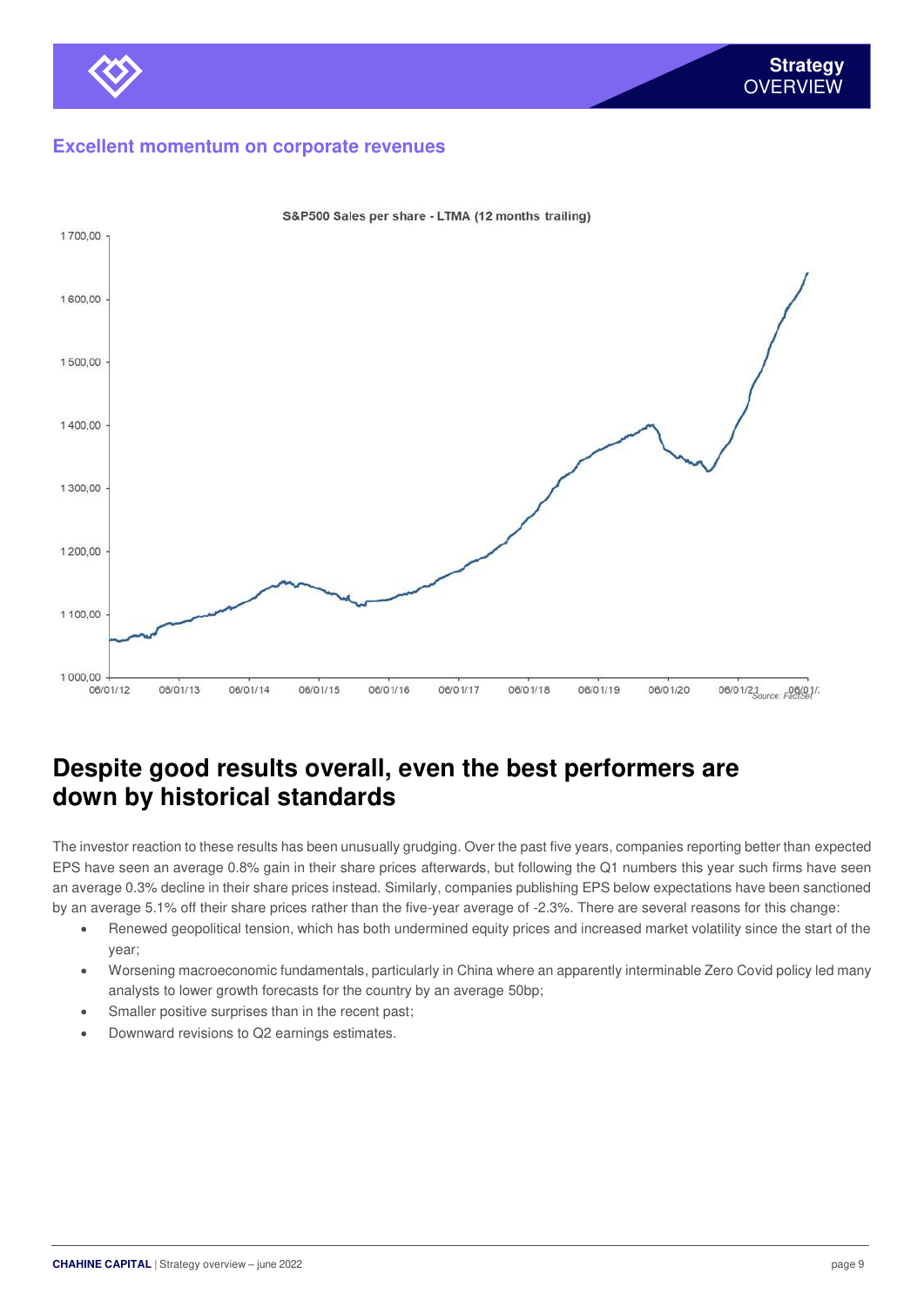

### **Despite good results, investors have sanctioned both good and bad surprises…**



S&P500 - Price impact vs. Surprise

### **… with the exception of firms reporting profits at least 20% greater than consensus estimates**

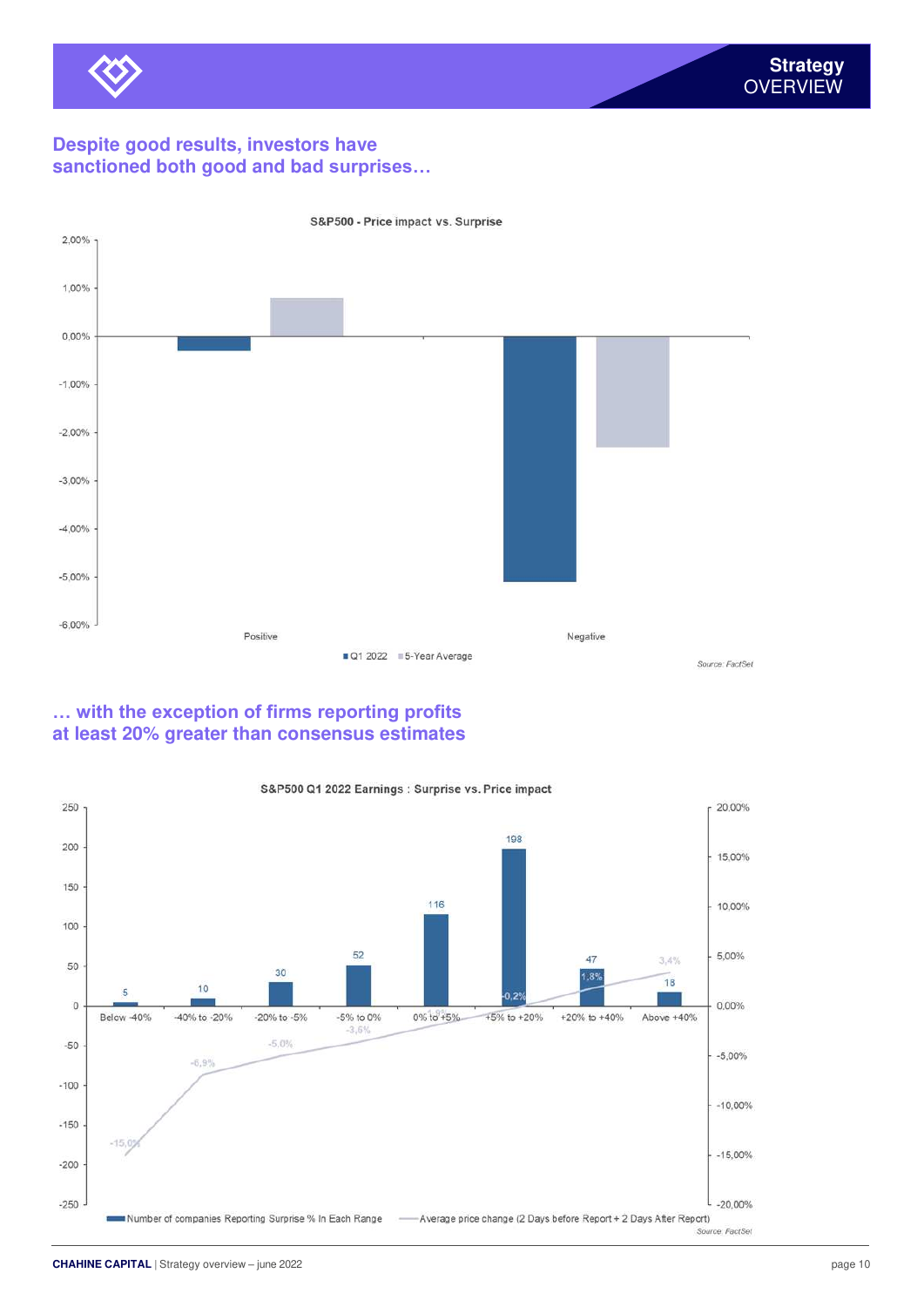

On top of all that, we have factors that have regularly featured in the past few results seasons or will do so in the future, and which all have negative implications for earnings growth. The first is inflation, mentioned by 85% of S&P 500 companies in their results announcements. The second is supply chain issues, cited by 73% of firms (a proportion that has been unchanged for three quarters). Thirdly, we have the war in Ukraine, mentioned by 59% of reporting companies. As one would expect, the sectors raising the Ukraine factor the most are energy (76%), consumer staples (75%) and basic materials (75%). It is interesting to note that although more than half of S&P 500 companies mentioned the war in their Q1 announcements, FactSet estimates that the combined exposure of index firms to Ukraine and Russia combined is only around 1%, i.e. practically zero.

# **The outlook for Q2 and 2022 overall**

96 S&P 500 firms have already published guidance for Q2. So far, there has been no change in the trend we have seen for the past few quarters, with the number of firms publishing negative guidance<sup>6</sup> up for the fourth quarter in a row to 67. That amounts to 70% of all the firms issuing guidance for the current quarter, well up on the average for the past five years (60%).

Analysts are also less enthusiastic than they were and are revising their Q2 estimates downwards. They are now looking for EPS growth of just 4.1%, revenue growth of 9.7% and net profit margin growth of 12.5% (currently 12.3% for Q1). Thanks to higher energy prices, the energy sector is expected to lead those gains.

Despite this less upbeat view, analysts are still bullish on 2022 as a whole and continue to forecast 10% EPS growth overall.

<sup>&</sup>lt;sup>6</sup> We recall that positive guidance corresponds to expected earnings growth higher than the mean consensus estimate (on the day the results are announced), while negative guidance is lower than the mean consensus estimate.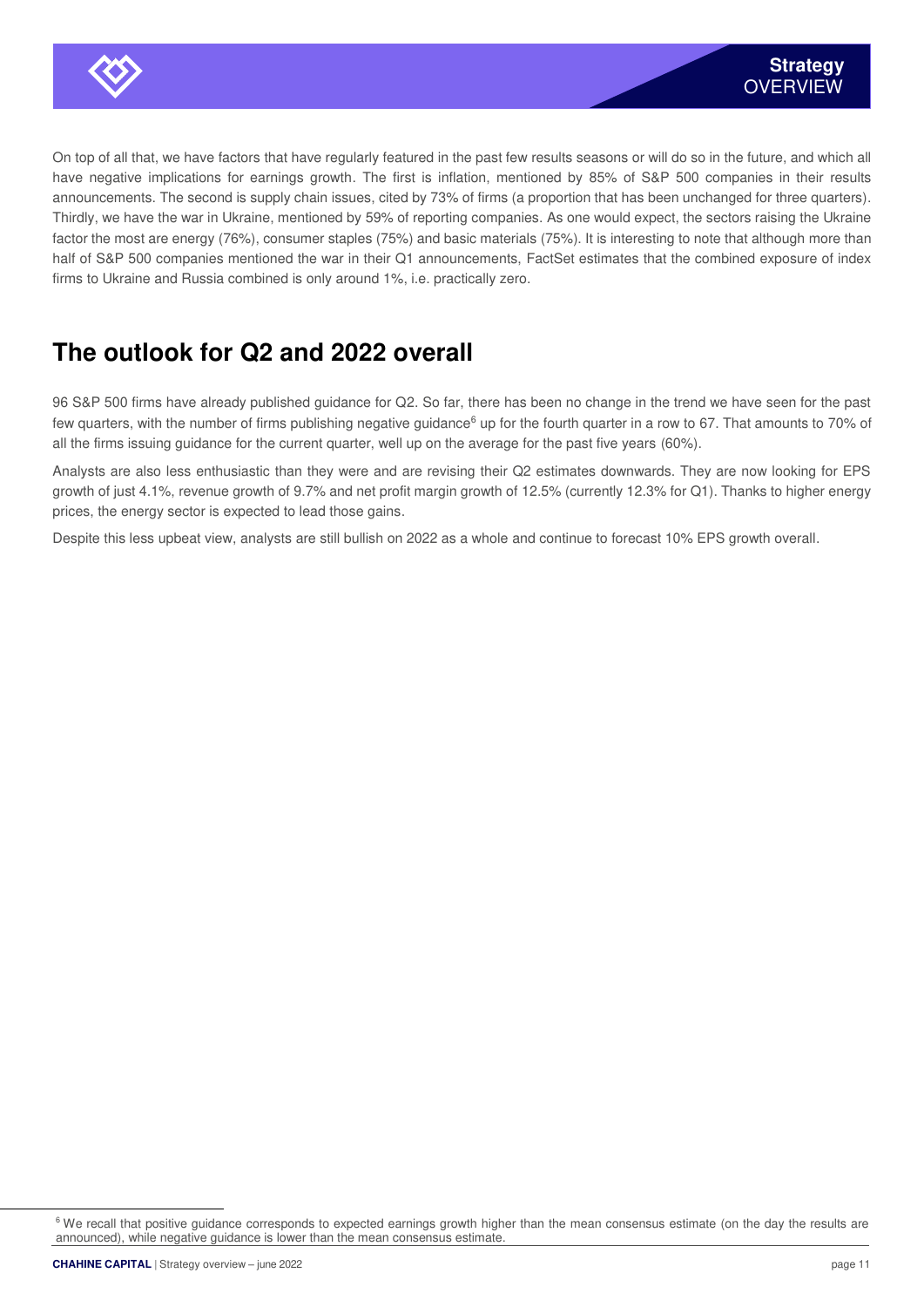

### **Despite some clouds on horizon, analysts remain optimistic**



#### S&P500 EPS Actual and Estimates (2022 & 2023)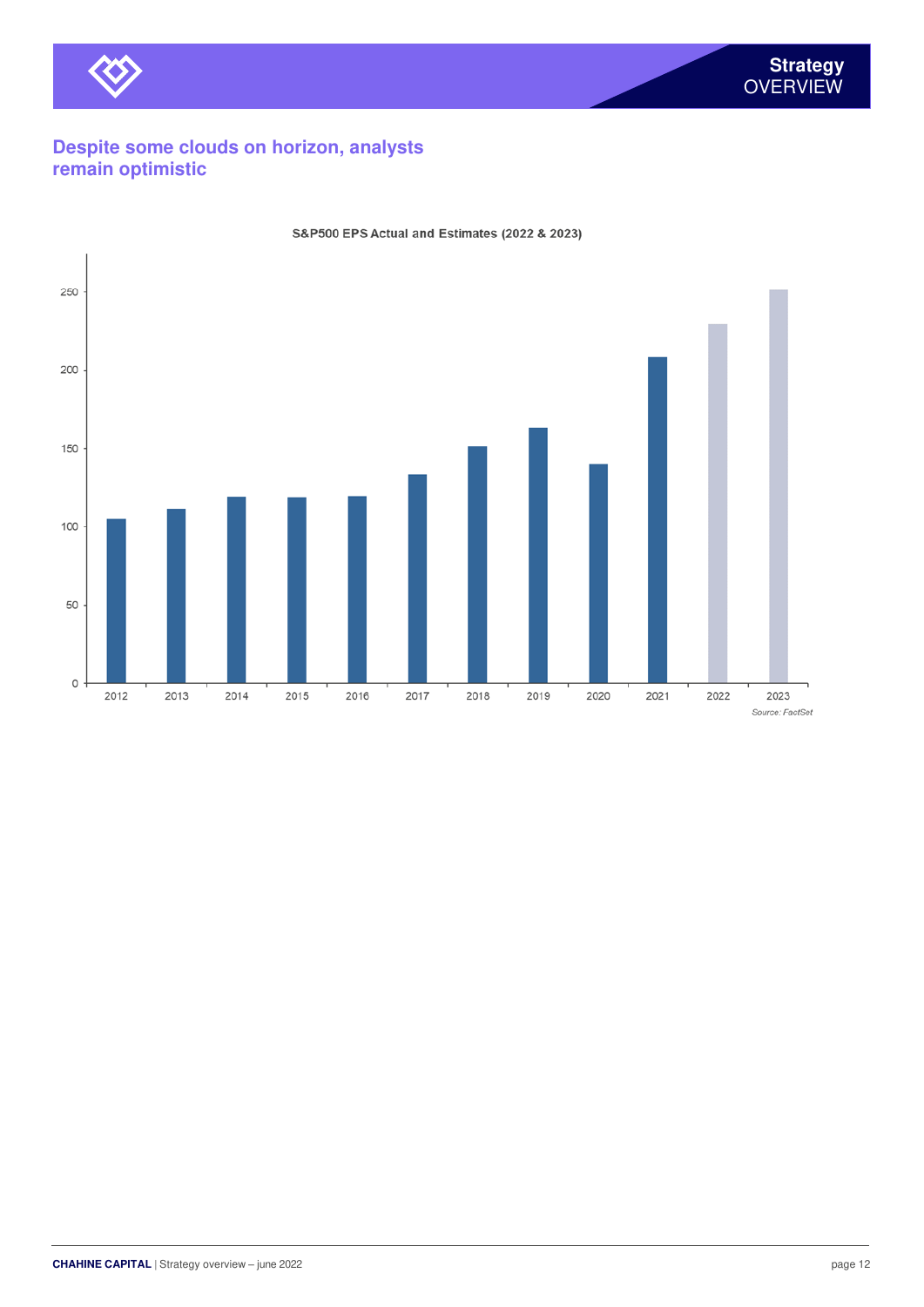

## **Main ratios for markets and sectors as of 31/05/2022 (in local currency)**

| Data as of<br>31/05/22         | Weight vs<br>World | Perf      |          | Weighted P/E |              | % Wted EPS Chge |           |           | <b>Div Yield</b> | <b>Revision vs M-2%</b> |                  |
|--------------------------------|--------------------|-----------|----------|--------------|--------------|-----------------|-----------|-----------|------------------|-------------------------|------------------|
|                                |                    | 2022      | 2021     | 2023         | 2022         | 2023            | 2022      | 2021      | 2022             | <b>Fiscal 23</b>        | <b>Fiscal 22</b> |
| <b>World - Developed</b>       | 100,0%             | $-13,82%$ | 13,18%   | 14,3x        | 15,7x        | 9,86%           | 14,34%    | 67,03%    | 2,2%             | 0,4%                    | 0,7%             |
| <b>United States</b>           | 56,4%              | $-15,45%$ | 21,64%   | 16,7x        | 18,7x        | 11,91%          | 14,99%    | 62,79%    | 1,6%             | 0,1%                    | 0,1%             |
| Japan                          | 7,1%               | $-14,13%$ | $-2,20%$ | 12,4x        | 13,3x        | 7,24%           | 15,54%    | 36,85%    | 2,6%             | 0,9%                    | 0,4%             |
| Eurozone                       | 10,3%              | $-17,13%$ | 11,04%   | 12,4x        | 13,4;        | 7,92%           | 9,91%     | 101,78%   | 3,2%             | 2,2%                    | 3,6%             |
| <b>Europe</b>                  | 19,6%              | $-14,35%$ | 12,88%   | 12,6x        | 13,4x        | 6,14%           | 12,37%    | 93,38%    | 3,3%             | 1,7%                    | 2,5%             |
| Austria                        | 0,2%               | $-16,05%$ | 25,54%   | 8,7x         | $8,6 \times$ | $-1,35%$        | 5,64%     | 123,44%   | 3,9%             | 6,1%                    | 6,2%             |
| <b>Belgium</b>                 | 0,4%               | $-14,27%$ | 5,03%    | 16,0 x       | 18,0;        | 12,59%          | 3,40%     | 31,20%    | 2,6%             | 0,9%                    | 2,2%             |
| <b>Denmark</b>                 | 0,7%               | $-14,58%$ | 13,23%   | 18,9x        | 16,6x        | -12,13%         | 21,33%    | 69,39%    | 2,6%             | 5,2%                    | 7,5%             |
| Finland                        | 0,3%               | $-19,57%$ | 5,66%    | 14,6x        | 15,2;        | 4,74%           | 3,69%     | 43,76%    | 3,6%             | 2,2%                    | 1,6%             |
| France                         | 3,6%               | $-16,95%$ | 19,06%   | 13,4x        | 15,4;        | 14,77%          | 10,51%    | 157,69%   | 2,8%             | 2,2%                    | 2,5%             |
| Germany                        | 2,6%               | $-19,01%$ | 4,34%    | 11,2 x       | 11,5;        | 3,27%           | 6,92%     | 80,98%    | 3,7%             | 1,6%                    | 3,6%             |
| <b>United Kingdom</b>          | 4,1%               | $-8,27%$  | 12,03%   | 10,9x        | 11,1 x       | 2,00%           | 24,68%    | 103,76%   | 3,7%             | 1,3%                    | 3,3%             |
| Ireland                        | 0,1%               | $-18,25%$ | 12,86%   | 13,5x        | 16,9;        | 24,64%          | 35,33%    | 5223,40%  | 1,6%             | $-0,3%$                 | $-1,2%$          |
| <b>Italy</b>                   | 0,9%               | $-15,46%$ | 13,37%   | 9,4x         | 9,7,         | 3,20%           | 40,87%    | 82,72%    | 4,4%             | 3,5%                    | 6,8%             |
| <b>Netherlands</b>             | 1,2%               | $-24,08%$ | 14,28%   | 15,0 x       | 15,5x        | 3,80%           | $-5,15%$  | 102,64%   | 2,1%             | 1,3%                    | 3,9%             |
| Norway                         | 0,6%               | 0,76%     | 14,05%   | 10,9x        | 10,1)        | $-7,62%$        | 70,41%    | 217,89%   | 4,4%             | 2,5%                    | 3,5%             |
| Spain                          | 0,8%               | $-5,64%$  | $-0,49%$ | 12,4x        | 13,6x        | 9,38%           | 9,38%     | 83,97%    | 3,9%             | 2,3%                    | 3,9%             |
| Sweden                         | 1,3%               | $-13,51%$ | 21,33%   | 14,9x        | 18,3x        | 22,87%          | $-20,73%$ | 135,27%   | 2,8%             | $-1,3%$                 | $-11,2%$         |
| Switzerland                    | 2,6%               | $-15,02%$ | 17,46%   | 16, 3x       | 18,2 x       | 11,51%          | $-0,01%$  | 29,41%    | 2,9%             | 0,7%                    | $-0,2%$          |
|                                |                    |           |          |              |              |                 |           |           |                  |                         |                  |
| Europe / Commercial Services   | 0,5%               | $-21,43%$ | 9,58%    | 15,7x        | 18,1 x       | 14,82%          | 19,24%    | 61,10%    | 2,4%             | 0,3%                    | 0,6%             |
| Europe / Communications        | 0,6%               | $-0,71%$  | 0,96%    | 14,5x        | 15,9;        | 9,53%           | 57,32%    | $-26,81%$ | 4,4%             | 2,6%                    | 3,9%             |
| Europe / Consumer Durables     | 0,8%               | $-21,86%$ | 21,32%   | 7,0x         | 7,4;         | 6,60%           | 1,12%     | 314,96%   | 4,9%             | 1,5%                    | $-0,5%$          |
| Europe / Consumer Non-Durable  | 3,0%               | $-18,55%$ | 13,18%   | 18,5x        | 20,5x        | 10,92%          | 11,02%    | 32,83%    | 2,5%             | 1,4%                    | 1,3%             |
| Europe / Consumer Services     | 0,4%               | $-15,51%$ | 4,84%    | 16,1 x       | 23,6;        | 46,45%          | 41,91%    | 132,92%   | 2,2%             | 2,1%                    | $-7,9%$          |
| Europe / Distribution Services | 0,2%               | $-22,46%$ | 20,56%   | 15,2 x       | 16, 2)       | 6,50%           | 22,70%    | 54,51%    | 2,3%             | 2,4%                    | 5,0%             |
| Europe / Electronic Technology | 1,1%               | $-19,93%$ | 15,23%   | 17,9x        | 21,3x        | 18,98%          | 20,21%    | 148,98%   | 1,5%             | 1,6%                    | 1,0%             |
| Europe / Energy Minerals       | 1,0%               | 26,15%    | 21,06%   | 7,0 x        | 5,9x         | $-16,48%$       | 90,80%    | 4592,02%  | 4,2%             | 4,4%                    | 11,8%            |
| Europe / Finance               | 3,5%               | $-15,18%$ | 15,23%   | 9,4x         | 10,6x        | 13,41%          | $-11,46%$ | 87,20%    | 4,7%             | 1,2%                    | $-0,6%$          |
| Europe / Health Services       | 0,2%               | $-22,00%$ | 20,45%   | 18,4 x       | 19,9x        | 8,14%           | 0,18%     | 24,64%    | 1,8%             | $-0,1%$                 | $-0,4%$          |
| Europe / Health Technology     | 2,5%               | $-10,61%$ | 15,32%   | 17,1 x       | 19,2x        | 12,22%          | 8,90%     | 11,95%    | 2,3%             | 0,9%                    | 1,5%             |
| Europe / Industrial Services   | 0,3%               | $-8,79%$  | 6,82%    | 12,6 x       | 15,2x        | 21,01%          | 12,03%    | 105,61%   | 3,6%             | 1,3%                    | 1,6%             |
| Europe / Miscellaneous         | 0,0%               | $-29,15%$ | 35,07%   | $8,6 \times$ | 7,6x         | $-25,58%$       | $-1,63%$  | 149,21%   | 3,2%             | 1,5%                    | 14,1%            |
| Europe / Non-Energy Minerals   | 0,6%               | 0,21%     | 13,30%   | 8,1 x        | 6,3x         | $-22,41%$       | 2,56%     | 136,61%   | 5,9%             | 4,0%                    | 6,2%             |
| Europe / Process Industries    | 0,8%               | $-15,58%$ | 9,77%    | 15,3x        | 15,2x        | $-0,70%$        | 13,13%    | 54,69%    | 3,1%             | 1,9%                    | 3,3%             |
| Europe / Producer Manufacturin | 1,2%               | $-12,90%$ | 21,04%   | 15,1 x       | 18,7x        | 23,83%          | 9,11%     | 89,84%    | 2,4%             | $-0,3%$                 | $-1,8%$          |
| Europe / Retail Trade          | 0,4%               | $-31,49%$ | $-1,51%$ | 15,0 x       | 18,1 x       | 20,50%          | 9,90%     | 91,23%    | 2,8%             | $-1,5%$                 | $-1,4%$          |
|                                |                    | $-29,80%$ | 2,33%    | 18,8 x       | 22,9x        | 21,90%          | 6,06%     | 28,80%    | 1,1%             | $-1,6%$                 | $-0,9%$          |
| Europe / Technology Services   | 1,0%               |           |          |              |              |                 |           |           |                  |                         |                  |
| Europe / Transportation        | 0,6%               | $-12,29%$ | 26,29%   | 12, 3x       | 10,0 x       | $-18,48%$       | 115,86%   | 178,10%   | 4,7%             | 2,6%                    | 11,8%            |

*FactSet Market Indices - Data as of 31/05/2022*